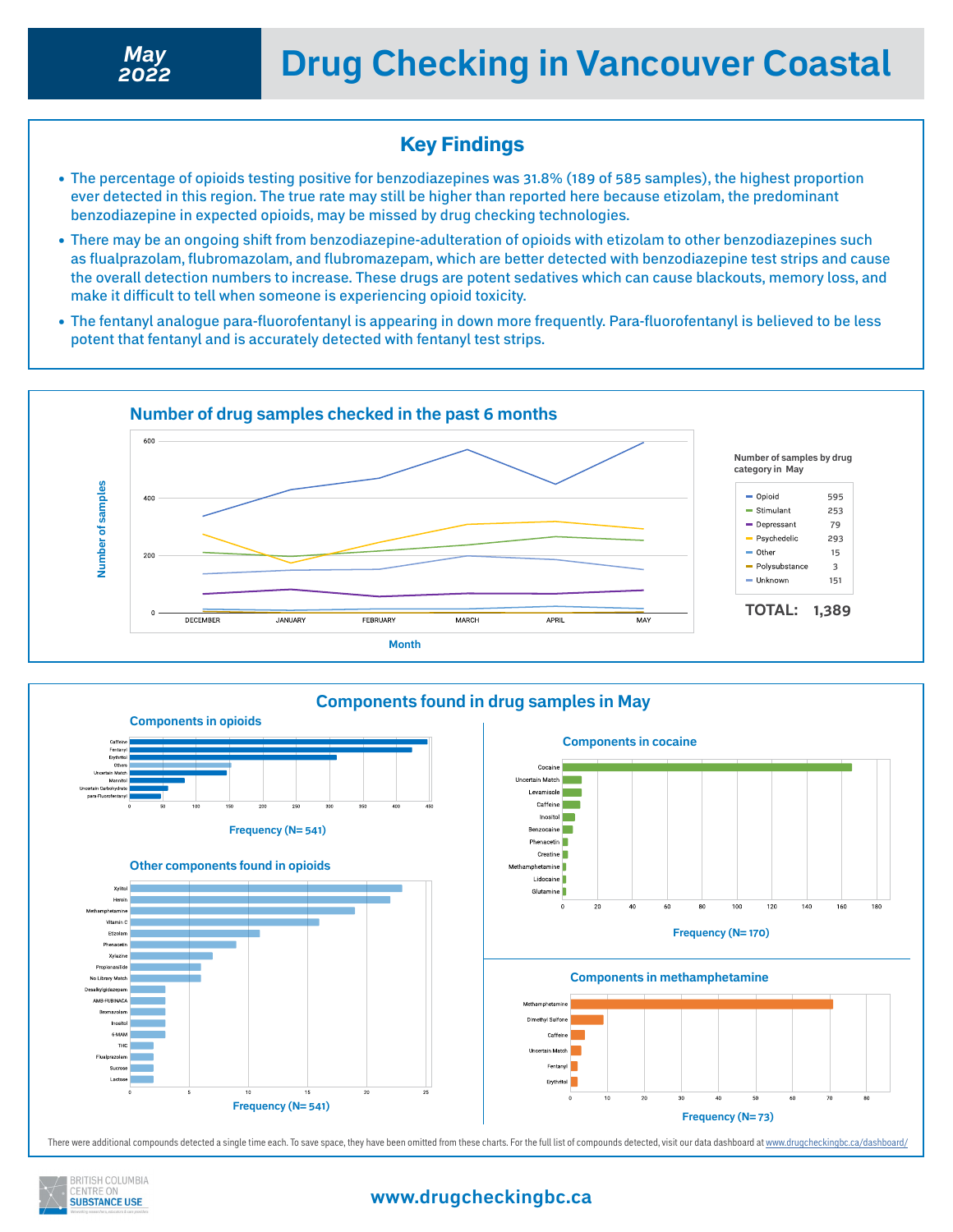# **Drug Checking in Vancouver Coastal** *May*





| Date & Location                                                                                                                                                                                  | <b>Expected Drug</b> | <b>Drugs Detected</b>                          | Fentanyl<br><b>Strip</b> | Benzo<br><b>Strip</b> | Area<br>Purchased | Alert Message                                                                                                               |
|--------------------------------------------------------------------------------------------------------------------------------------------------------------------------------------------------|----------------------|------------------------------------------------|--------------------------|-----------------------|-------------------|-----------------------------------------------------------------------------------------------------------------------------|
| May 4 2022<br>Get Your Drugs Tested<br>Vancouver                                                                                                                                                 | Down/Fentanyl        | Caffeine, Fentanyl,<br>Xylazine,<br>Bromazolam | Positive                 | Positive              | Vancouver         | Combining depressants increases<br>the risk of overdose, and the harms<br>of xylazine and bromazolam are<br>not well known. |
| Health authorities and community organizations issue further toxic drug alerts from sources other than drug checking.<br>See their respective websites or social media accounts for more alerts. |                      |                                                |                          |                       |                   |                                                                                                                             |

**To receive drug contamination alerts, text "alert" to (236) 999-DOPE (3673)**



#### **Percentage of opioids testing positive for benzodiazepines in the past 6 months**

During the month of May, **31.8%** of expected opioid samples tested positive for benzodiazepines using test strips in our partner sites in Vancouver Coastal Health **(189 samples of 585 checked)**. Opioid samples are checked for benzodiazepine-positivity using BTNX test strips and the FTIR spectrometer. The results presented here are derived from both of these technologies and are presumptive until confirmed by a laboratory.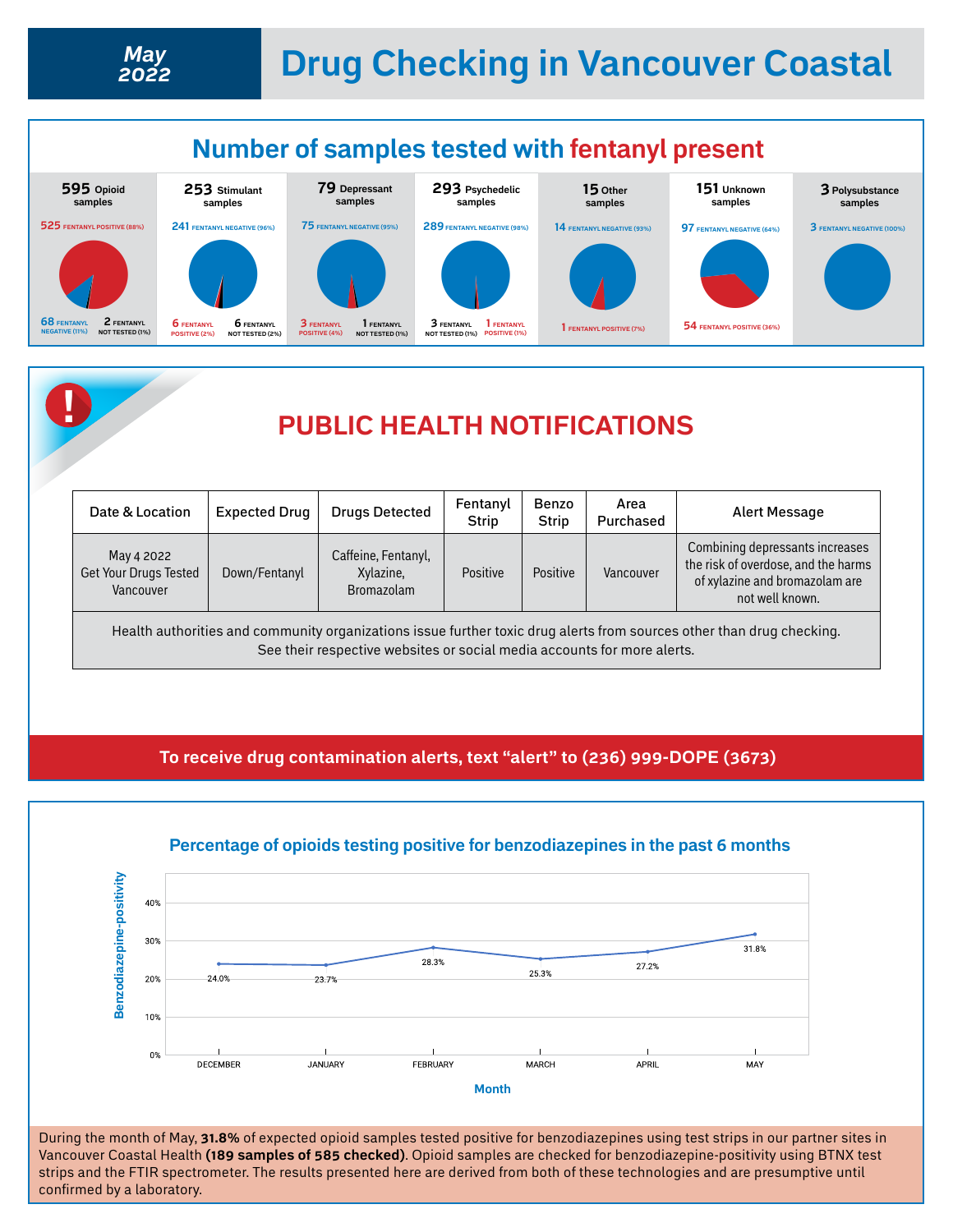# **Number of drugs checks and hours at each site**

| Location                           | # of Drugs Checked |  |  |
|------------------------------------|--------------------|--|--|
| <b>Get Your Drugs Tested</b>       | 1,086              |  |  |
| Insite                             | 296                |  |  |
| <b>Overdose Prevention Society</b> |                    |  |  |
| Molson OPS                         |                    |  |  |
| Total                              | 1,389              |  |  |



*Depressant may include: benzodiazepines, etizolam, GHB, hypnotics*

*Polysubstance includes: cross-category mixtures*

*Psychedelic may include: MDMA and related, 2C-family, tryptamines, ketamine, LSD* 

*Stimulant may include: methamphetamine, "speed," cocaine and crack cocaine, cathinones*

*Unknown includes: samples where the individual was unable to identify an expected substance - this includes found samples.*